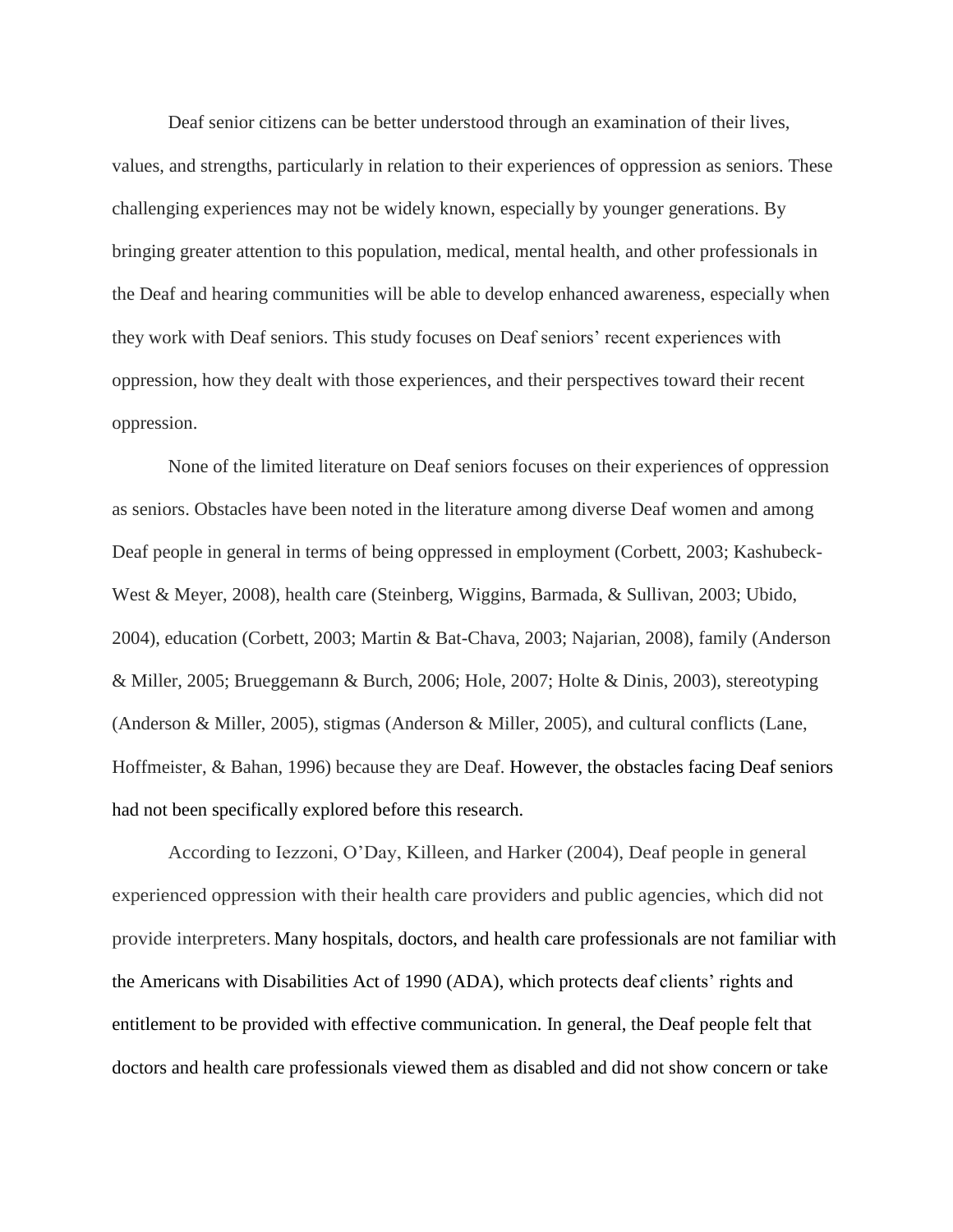responsibility in finding out what communication approach they preferred. Instead, the doctors and health care professionals expected them to read lips, depend on written communication, and/or bring a hearing family member to interpret to save costs (Iezzoni et al., 2004). This approach resulted in communication barriers.

That study cited one reason for the lack of adherence to such laws as being due to insufficient funding for interpreters (Iezzoni et al., 2004). The ADA states that hospitals, doctors' offices, or agencies receiving federal funds are obligated to provide interpreters for deaf patients or clients as a means to facilitate communication needs (ADA, 1990). The ADA also requires the provision of qualified interpreters and other accommodations such as making aurally-delivered materials available to individuals who have some degree of hearing as the standard for the provision of auxiliary aids and services (ADA, 1990). As the ADA states, professionals required by law to accommodate communication needs by providing interpreters must do so at no charge to deaf people. Auxiliary aids include qualified interpreters, notetakers, assistive listening devices, written materials, and similar accommodations (ADA, 1990). Despite this law, deaf people are often not aware of their rights (Iezzoni et al., 2004), or misunderstand the ADA and mistakenly believe that all doctors and health care professionals are obligated to provide an interpreter to meet their needs.

#### **Review of Literature**

There are no current studies or scholarly articles on Deaf seniors. Older articles categorized Deaf seniors as weak, isolated from society, inferior, and silenced about their experiences with oppression as a result of low self-esteem, being outsiders in the hearing world, being passive, relying on hearing professionals to make decisions, and having been ignored or undervalued (Higgins, 1987; Sachs, 1976; Sussman, 1976). However, these studies did not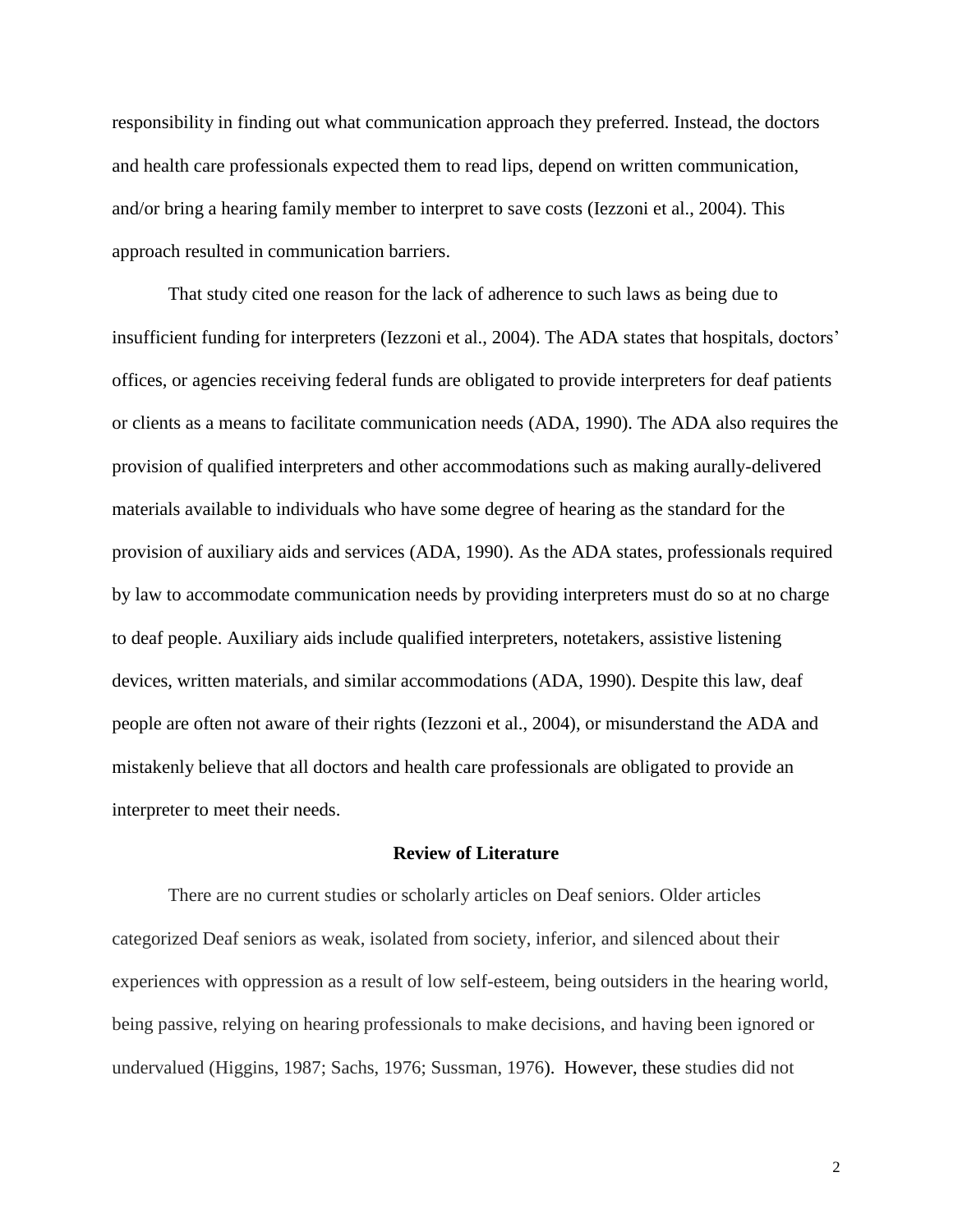specify what the issues were. There is only one article, written by Feldman (2005), that notes the lack of mental health therapists who have knowledge of deaf elders.

Adding to the lack of research is the lack of a standardized minimum age to be considered a senior citizen. Deaf Seniors of America (DSA) defines seniors as those who are 50 years or older, in accordance with the American Association of Retired People (AARP). AARP stated that it generally accepts members 50 years or older, though there is no official age that designates an individual as a senior citizen (personal communication, AARP, July 1, 2013). For example, the federal government states that a person can receive Social Security benefits as early as 62, but a person must wait until the age of 65 to be covered by Medicare. Many state and local governments offer benefits and services to individuals 62 and older. AARP also stated that "private businesses, such as airlines, movie theaters, restaurants, and motels, may offer senior discounts to those as young as 55," and that "AARP's Board of Directors has set 50 as the minimum membership age so that the Association may serve the needs and interests of those approaching retirement age, however we offer an Associate membership for younger individuals who wish to join. This membership provides some, but not all of the benefits of full membership and automatically converts to a full membership upon the member's 50th birthday" (personal communication, AARP, July 1, 2013). The AARP believes that helping individuals while they are still in the workplace helps them prepare for their retirement.

The National Institute on Aging said in an email that there is no official federal definition of *senior citizen* and no minimum age that designates senior citizen status. The email also stated that age 65 is often cited possibly because that is the age at which people can access Social Security benefits and become eligible for Medicare coverage (personal communication, National Institute on Aging, July 1, 2013). The U.S. Census Bureau reported in 2010 that there were 40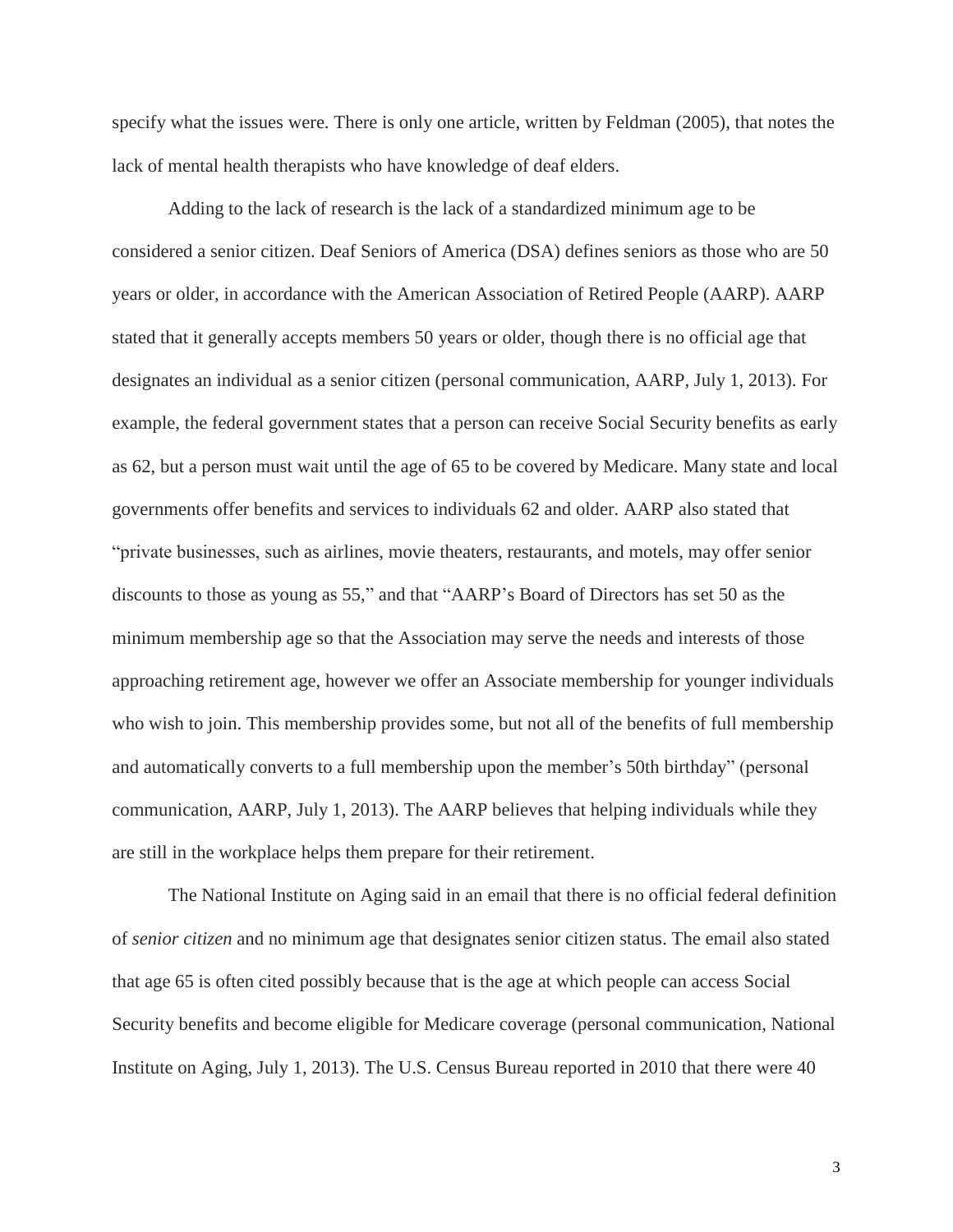million seniors 65 years or older in the United States (U.S. Census Bureau, 2010). These statistics, however, did not identify how many were deaf. Holt and Hotto (1994) stated that 11 million seniors have a hearing loss but did not specify whether the seniors were deaf, hard of hearing, or late-deafened.

### **Method**

In this hermeneutic phenomenological study based on Moustakas's methods (Moustakas, 1994), the researcher conducted face-to-face, open-ended interviews in five states with 91 Deaf seniors. The interviews were videotaped, transcribed, and analyzed. The following research questions guided this study:

- 1. What is your definition for this word, "oppression"?
- 2. What was your recent experience with oppression?
- 3. What would you do if you experience oppression now?

Follow-up questions based on Rubin and Rubin (2005) were used as appropriate, such as how the individual dealt with the oppression when it happened.

#### **Sampling and Recruitment**

The criteria for choosing participants included self-reported identification of being culturally Deaf (as shown in the usage of a capitalize "D" in Deaf) and having ASL fluency. Participants also had to be at least 50 years old, based on the fact that DSA and AARP accept seniors at age 50. The author did not interview deaf individuals who considered themselves not culturally Deaf, nor late-deafened participants, because they tended to experience different types of challenges.

Snowball sampling was used to find participants, which involved asking colleagues and friends in the Deaf community to suggest potential participants for this study. Potential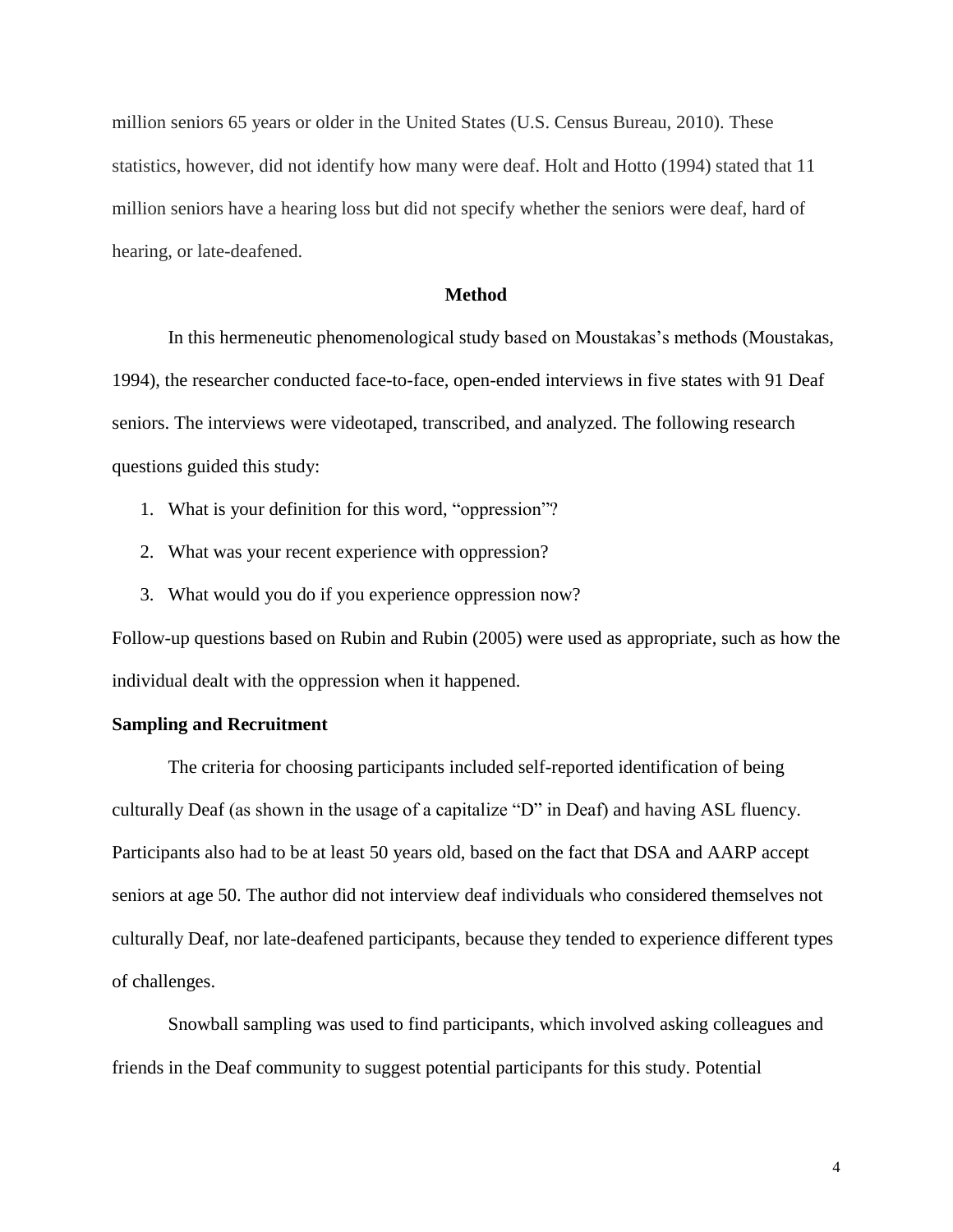participants were invited by means of email to participate in the study. If they showed interest, the interviewer asked questions by means of email to ensure they met the inclusion criteria before agreeing on specific dates for interviews. Ninety-one participants were identified, recruited, and interviewed.

## **Participants**

All participants grew up Deaf and used ASL all their lives; Table 1 shows further demographic detail. Additional information such as whether they went to a mainstreamed or residential school was not collected due to time constraints resulting from an unexpectedly large number of Deaf seniors showing up at the Deaf club wanting to be interviewed on the spot. They were diverse in terms of geographical locations, and the author traveled to their locations to conduct interviews. Most participants were interviewed at their homes; others preferred to meet at Deaf clubs.

| Demographics of Participants |                       |                 |                |                      |
|------------------------------|-----------------------|-----------------|----------------|----------------------|
| <b>Participants</b>          | 32 Males              | 59 Females      |                |                      |
| <b>Age Categories</b>        | $50-60(23*)$          | $61-70(27)$     | $71-80(16)$    | $81-93(25)$          |
|                              |                       |                 |                |                      |
| Geography                    | Florida (40)          | Washington, DC, | Minnesota and  | <b>Massachusetts</b> |
|                              |                       | Maryland, and   | Indiana $(4)$  | (1)                  |
|                              |                       | Virginia (44)   |                |                      |
| Race                         | Caucasian (78)        | African         | Hispanic $(1)$ |                      |
|                              |                       | American (11)   |                |                      |
| <b>Other Needs</b>           | <b>Usher Syndrome</b> | Deaf Blind (1)  |                |                      |
|                              | (1)                   |                 |                |                      |
| <b>Educational</b>           | Ph.D. $(2)$           | Master's        | Bachelor's     | High School          |
| <b>Level</b>                 |                       | Degree $(26)$   | Degree $(30)$  | Diploma $(23)$       |
|                              |                       |                 | Associate's    |                      |
|                              |                       |                 | Degree $(10)$  |                      |

Table 1 Demographics of Participants

*Note*. \* Represents the number of participants within that category.

# **Data Analysis**

For data analysis, the researcher followed the methods of Moustakas (1994), which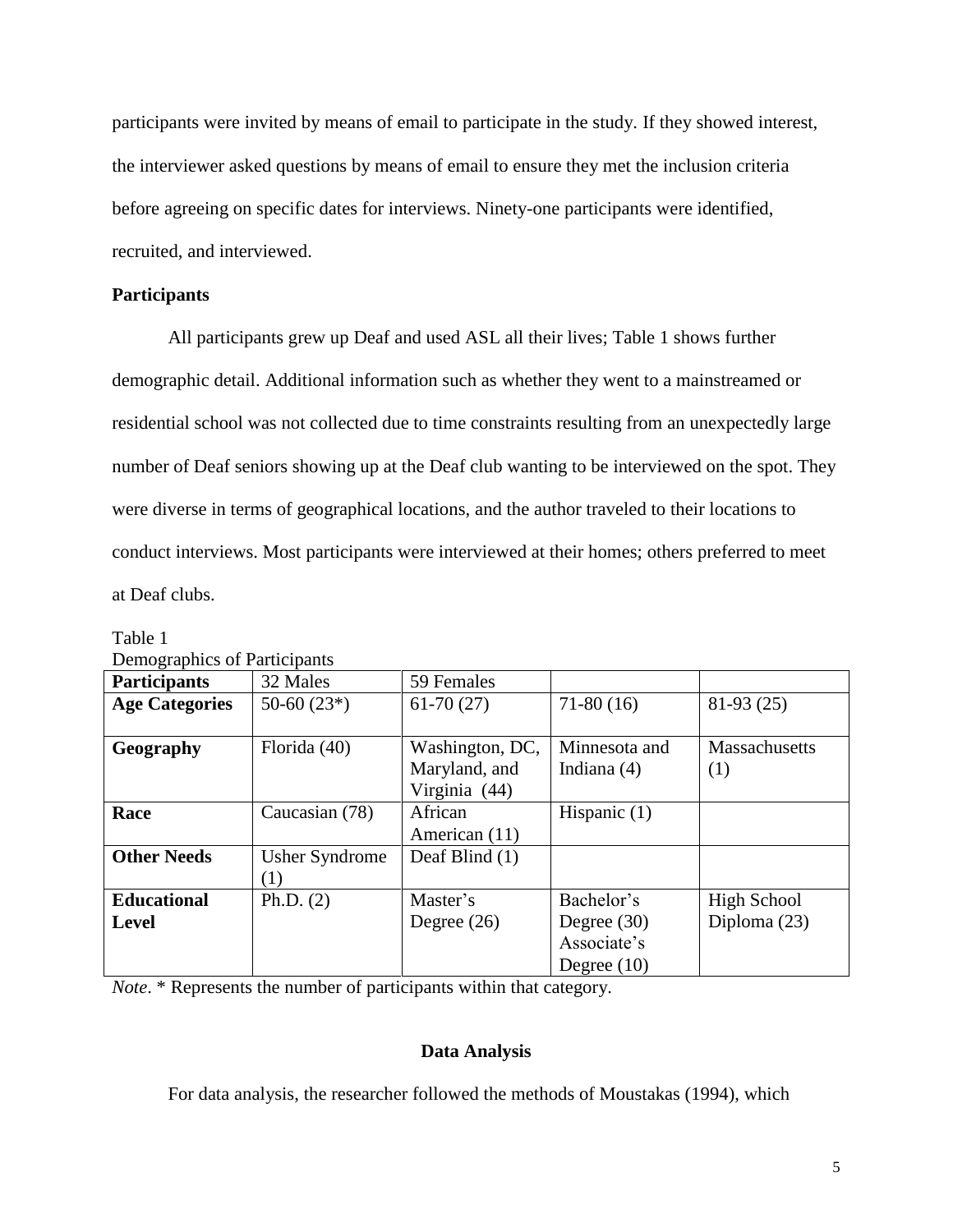involved data categorization, pattern identification, identification of emergent themes, and interpretation of the data. First, all the transcripts were reviewed to obtain an overall understanding without making interpretations. The author then read each transcribed interview to identify major emerging themes, develop specific codes for themes, and identify patterns related to each research question. Because the data came from a large population of 91 participants, Excel was used for database management. Participant statements relevant to the research question were underlined in different colors to categorize statements and words under different themes. Using Excel helped to transcribe, synthesize, and categorize themes and statements.

Each participant's statements were sorted to form detailed individual descriptions relevant to the primary themes. This process was repeated for each research question, and statements that appeared numerous times were eventually grouped into major themes. According to the first research question about Deaf seniors defining this word *oppression*, most of them gave similar definitions, including being frustrated, being put down, being perceived as being inferior, hearing people looking down at Deaf people, not giving them the opportunity to enrich their lives and boost their self-esteem and self efficacy, and not treating them equally. One participant stated her definition as "I can't, I can't, I can't because of my age, because I am woman, or because I am Deaf. I can't, I can't, I can't." Another participant said oppression meant, "I am not allowed to do what I want to do."

For the second research question on deaf seniors experiencing oppression, the analysis process identified five primary themes (*n* equals the total number of people mentioning each theme):

- 1. Health Care (*n* = 35)
- 2. Work (*n* = 26)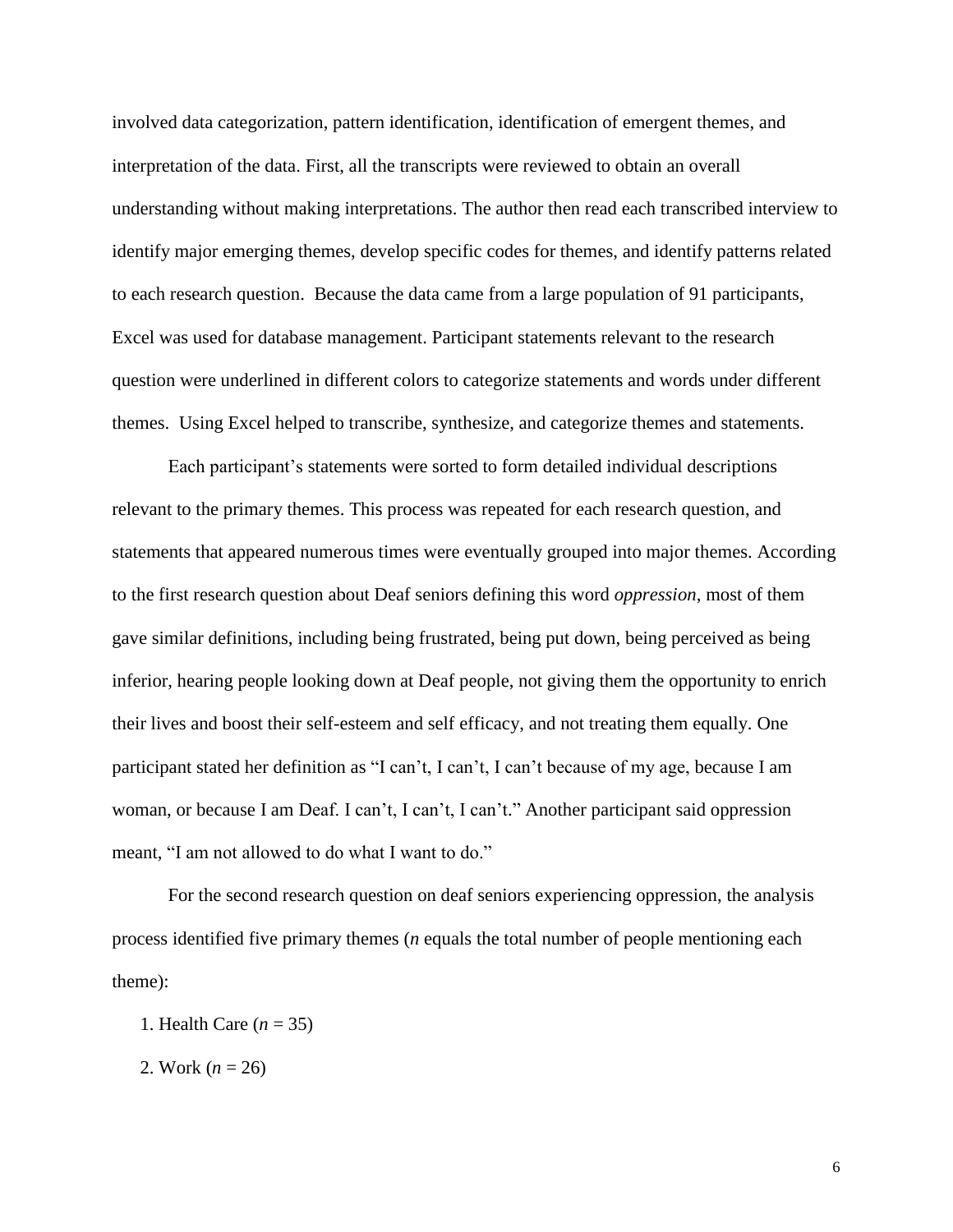- 3. Being left out by hearing family members  $(n = 15)$
- 4. Being left out of neighborhood interactions  $(n = 10)$
- 5. Hearing children taking over their Deaf parents' independence  $(n = 5)$

Exemplary quotes from participants are included in the next section.

## **Interpretation of Findings**

The analysis of the data enabled identification of possible oppression that Deaf participants faced because various social systems lacked cultural awareness of deafness. According to the participants, the hearing community did not acknowledge or accommodate the special needs they had as Deaf seniors. This lack of awareness highlights the need for research about Deaf seniors' experiences of oppression and for research on what professionals and hearing people know about the special needs of this population.

As seniors, most participants shared common experiences, such as lack of communication with their doctors, hearing coworkers, and hearing family members; struggling to be promoted at work; and being left out in the neighborhood. Their detailed descriptions provided consistent evidence that supported the importance of cultural awareness for hearing communities, including medical professionals.

## **Health Care**

In this study, 35 participants described being oppressed by doctors due to the lack of full communication access, such as not being provided with sign language interpreters for health care services. Ten participants stated they had to look for a new doctor when they learned that their doctors refused to provide an interpreter; finding another doctor who would provide an interpreter was time-consuming. They also reported that when the doctor communicated in writing, especially when medical terminology was used, they were embarrassed by not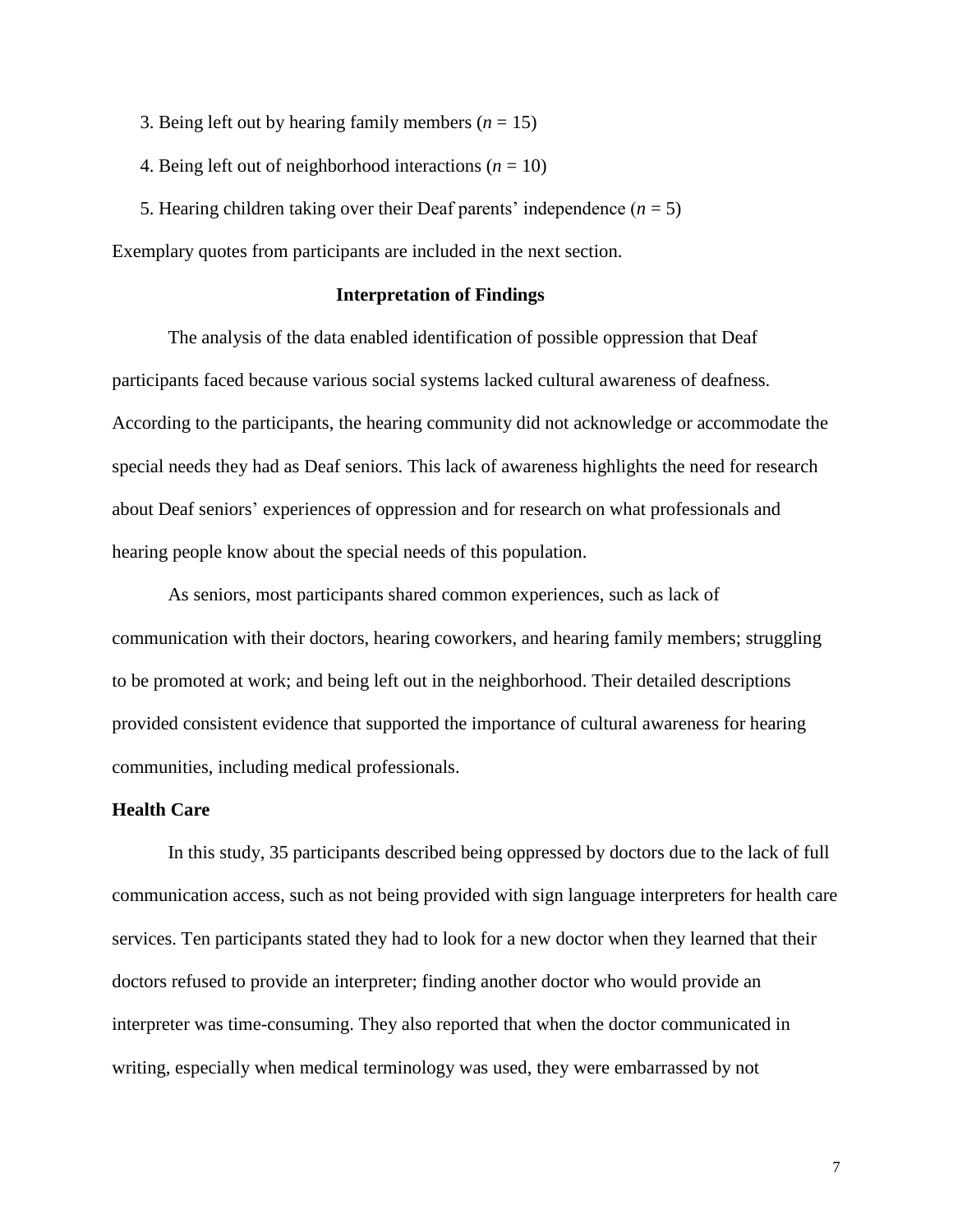understanding what was written, so they pretended to understand. Many also reported that they felt their doctors perceived them as inadequate, stupid, and disabled. They expressed concern that, when not provided with a qualified interpreter, their health could be severely affected by misdiagnoses, wrong medications, delayed appointments, misunderstandings about health issues and doctors' instructions, especially because of their age. They also mentioned that, because of their age, they saw doctors more often than before. Because of the need to frequently see a doctor, they found themselves struggling with doctors or hospitals for not providing an interpreter, which they found exhausting.

Some participants were asked by their doctors to bring a hearing family member to interpret so the doctor would not have to cover the costs of a professional sign language interpreter. One participant shared that the interpreter never showed up for a doctor appointment and the appointment had to be rescheduled. Another participant recalled:

The doctor was upset with me for requesting an interpreter because the doctor found it too expensive to pay \$150 for an interpreter. The doctor told me to bring my family member to my next appointment as an interpreter to save the cost. My children do not live near me as they live in another state. The doctor then stated I could read his notes; therefore, we did not need an interpreter from now on.

Another participant had a bad experience at the rehabilitation center, saying,

My husband passed away last October. I assumed that the rehabilitation center had my phone number where my husband was. When I arrived there, there were full of stupid people, I am telling you. The woman acted strangely to me and panicked [at seeing] me. I got a strange feeling. I then asked what was going on. The woman then pulled me into her office and said that my husband was admitted into the hospital a few days ago. I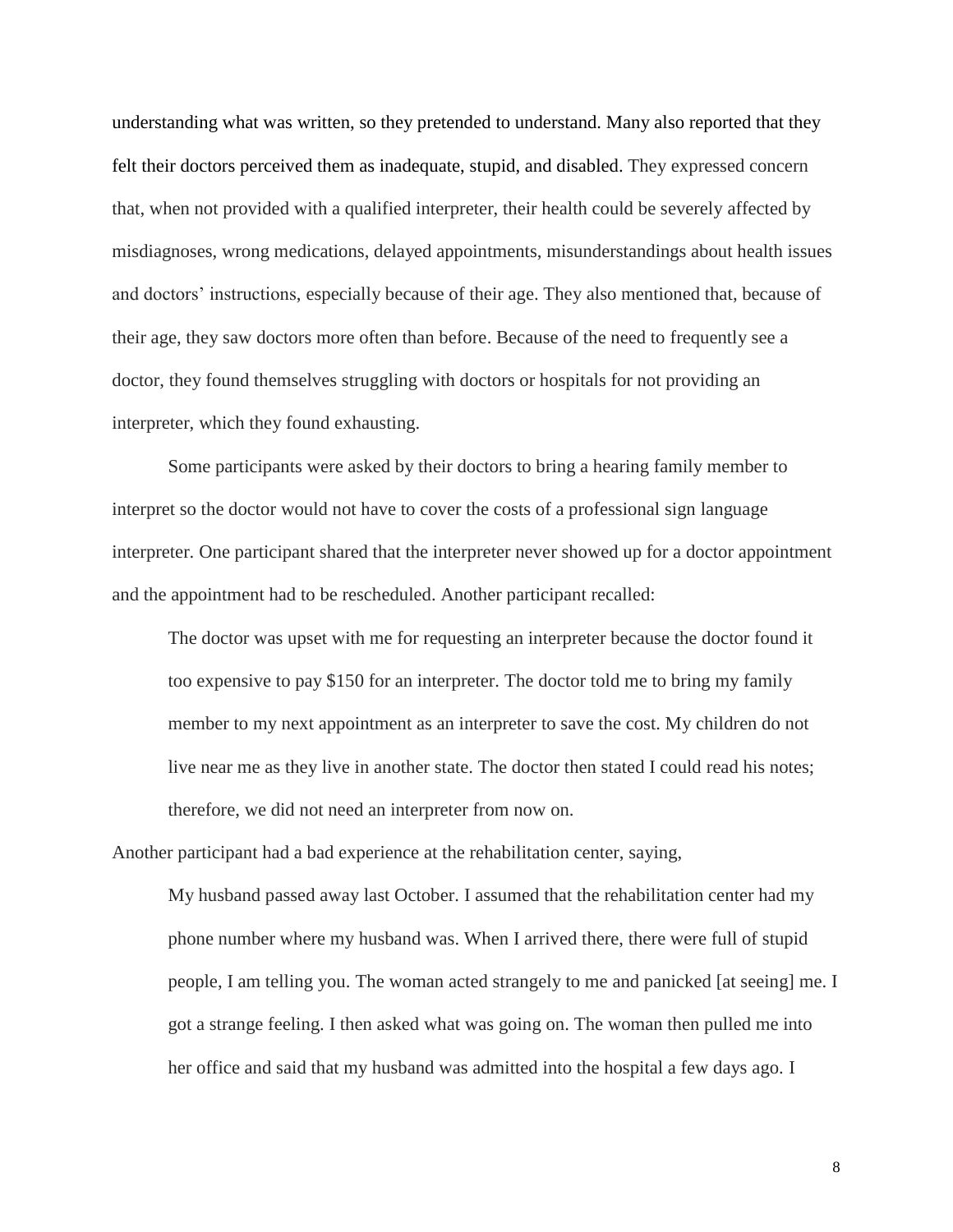asked her why she did not inform me. She stated she did not have my phone number and did not know how to reach me because I could not hear. That is sickening.

Another participant shared a different experience at the rehabilitation center where her husband was:

Before my husband was transferred to the rehabilitation center from the hospital, I requested an interpreter. I was told that an interpreter would be provided. When I got there, I was shocked to find that a female who has a deaf sister was the interpreter. Her signing skills were so poor. She kept asking me what is the sign for that word, what is the sign for that word.

One participant said:

My mother-in-law was admitted into the hospital. I requested an interpreter immediately. We waited and waited for an interpreter for five hours. Then we were asked to use video relay interpreting (VRI). The nurses could not set up the VRI and I tried to fix it, but no luck.

One participant shared an incident of feeling stupid:

The doctor and I had to write down back and forth due to no interpreter. The doctor wrote very briefly about my health concern. I had to ask him questions, but yet he still gave me short answers. He thinks I am stupid because I am Deaf.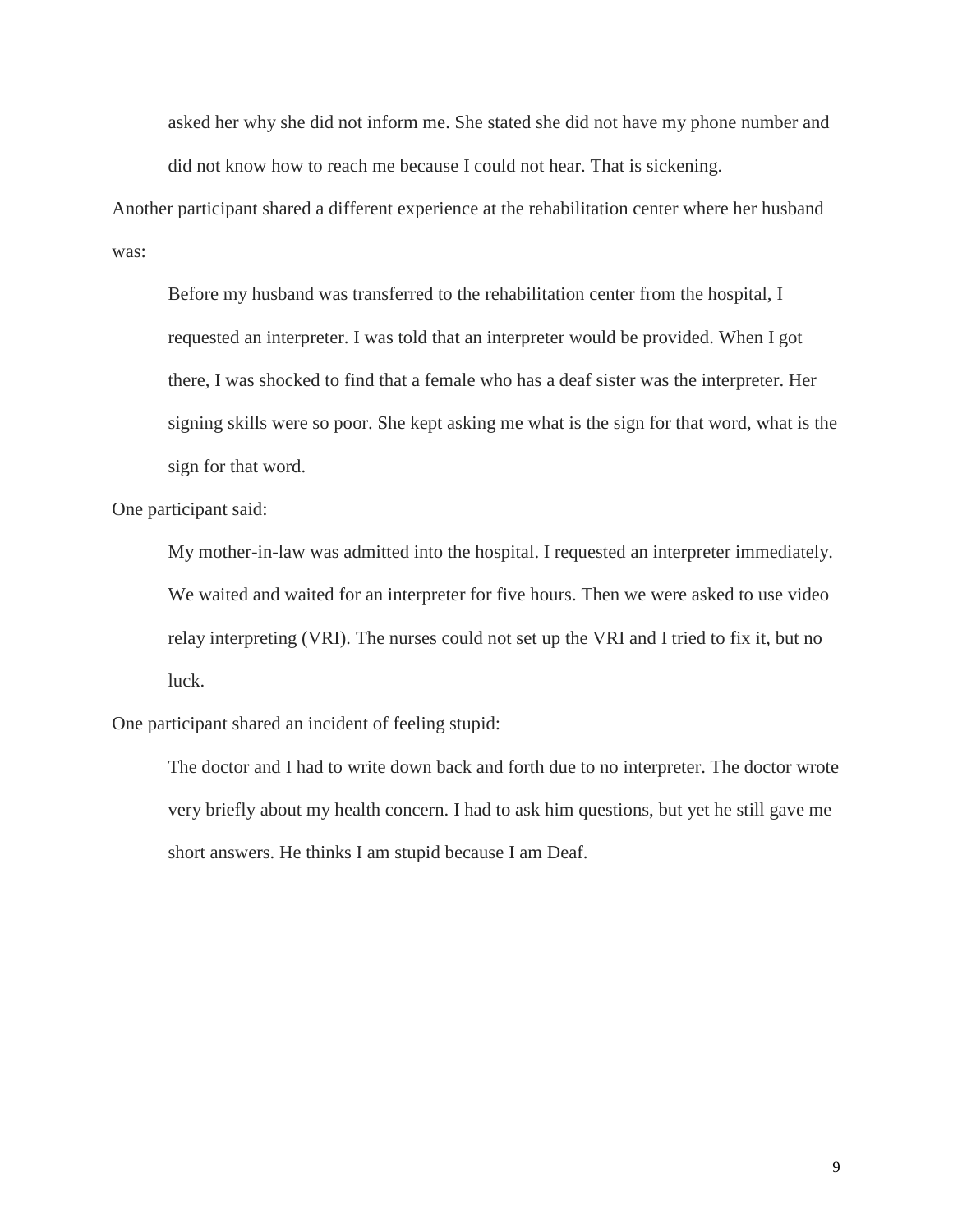Another participant shared her experience at a urgent care facility, when she broke her toe and was treated as incompetent:

When I was at the front desk with my hearing husband, I said, "I think I broke my toe." The front desk asked me to fill out the form, but told my husband that he needed to help me fill out the form. My hearing husband told the receptionist that I had a doctoral degree.

## **Being Left Out by Family Members**

Participants described their experiences of oppression related to when they got together with their relatives for a family reunion or holiday events. Because of their age, some participants felt obligated to attend events to reunite with their family members in order to remain in touch with them, but at the same time, they found these events to be frustrating and felt lonely for being left out repeatedly. They did not look forward to those events, knowing they would be left out. Some of the participants declined the events, choosing to spend time with their Deaf friends. One participant stated:

A long time ago I always had a big family gathering during the holidays, all family members were hearing. I could not understand their chats and always imitated their facial expressions. When they looked sad, I then tried to be sad. When they laughed, I then laughed. It had been for years until my Deaf daughter married her Deaf husband who came from a Deaf family. I brought my hearing mom to my son-in-law's Deaf family's Thanksgiving gathering. We all used ASL while my mom was being left out. She tried to be part of our conversation by nodding her head. I then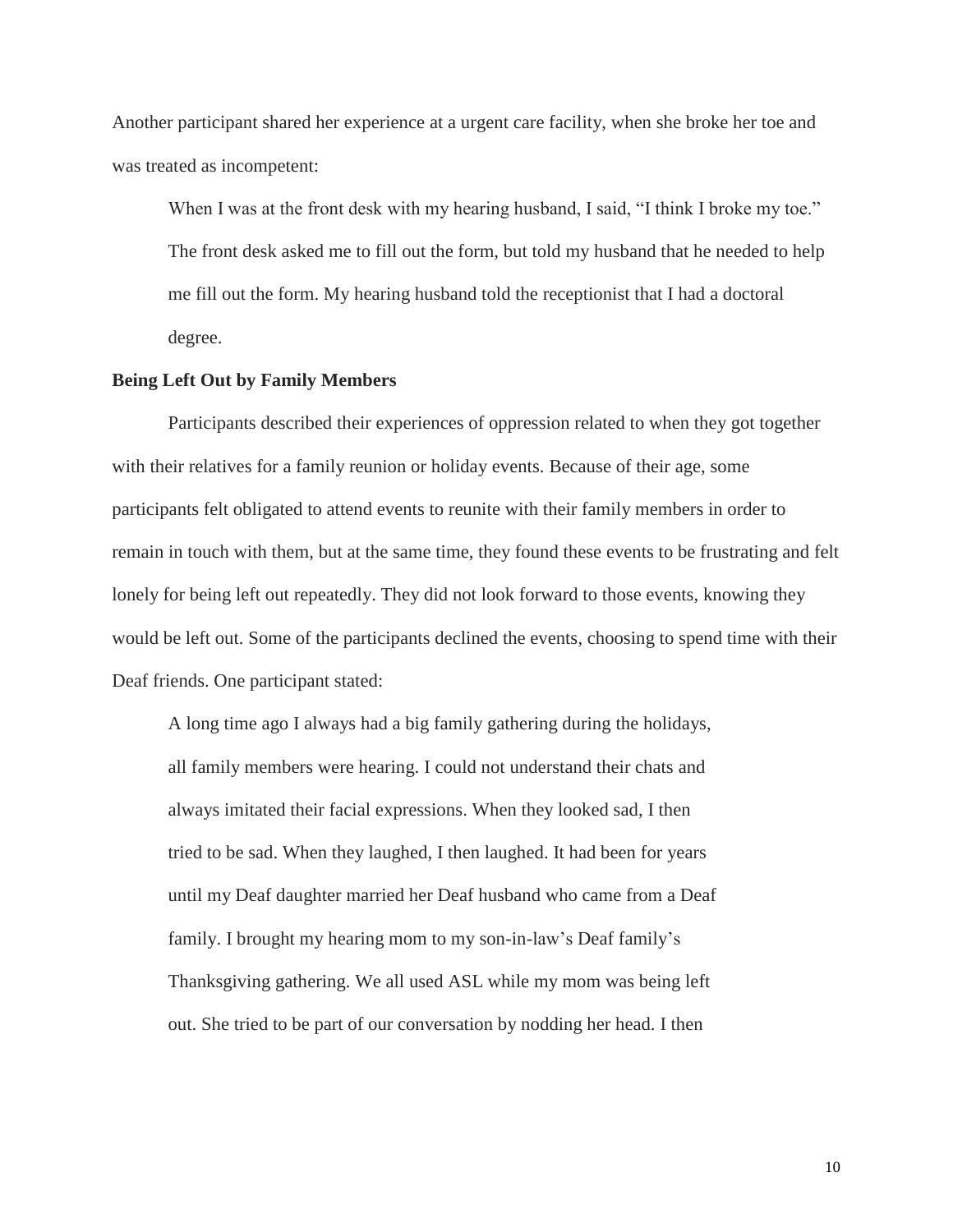asked her how she felt being the only hearing member in the Deaf family. She stated she understood the difference between Deaf world and hearing world. I never forgot it.

Another participant shared her experiences with family reunion events:

Hearing family members would chat and they always left me out. I often had to ask them to repeat what they said. They would say they will tell me later. They then told me one or two words or one sentence. That was it. I did not appreciate it. From now on, I always bring an interpreter to the event because I do not like being left out.

A different participant expressed another way of responding:

Every time I got together with my relatives, I always felt left out not knowing what they talked about. So I preferred to play with their dogs. They enjoyed playing with me. I preferred to communicate with the dogs. I then walked out after playing with the dogs.

## **Neighborhood**

The Deaf seniors often found themselves isolated from neighbors. Any conversations with neighbors were superficial when neighbors gathered for chats on numerous occasions. One 50-year-old participant said, "I would need to find a community where Deaf people live after I am retired as I do not want to be left out in the hearing neighborhood and I do not want to feel oppressed when the hearing community knows nothing about us being Deaf." One participant described her experience not knowing what was going on with her neighbors in a seniors-only condo: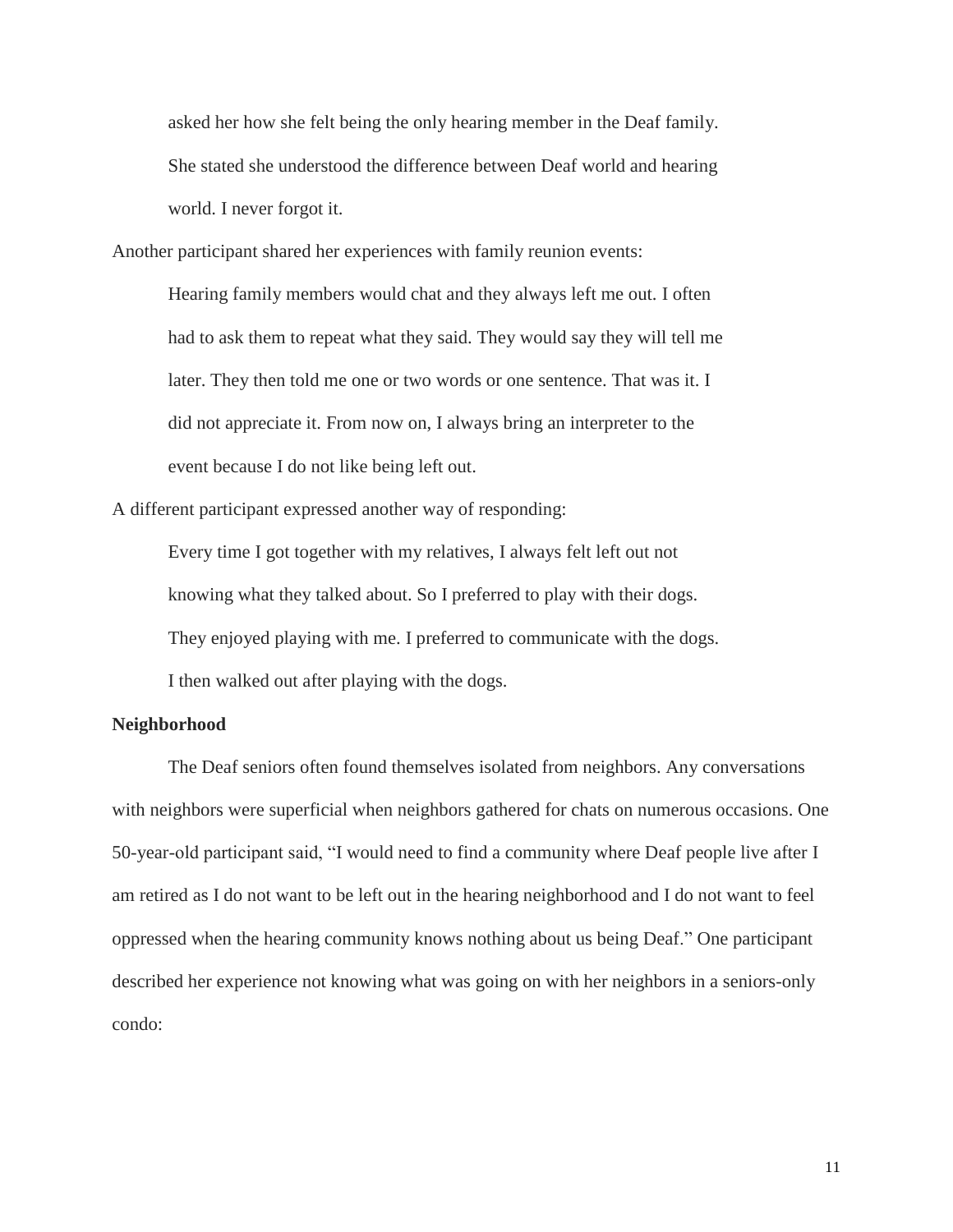The neighbors usually go outside if there is an emergency. I always ask them what is going on. The neighbors would not explain to me. I then have to ask other neighbors to please tell me what happened. Some refused to tell me while others who were friendly were willing to tell me who got sick or hurt. I had to thank them for telling me.

Another participant pointed out:

I live in a senior citizen community where we get together for lunch once a month. I always felt left out when everyone was chatting. I brought paper and pen to write back and forth. I felt awkward in interrupting them while they chatted with others. I felt I bothered them too much. So I decided not to join lunch anymore.

She added,

I also felt frustrated for not knowing what was going on in my neighborhood such as seeing an ambulance, but I let it go. I knew no one would explain to me what happened. I have no idea what is happening in my community.

## **Workplace**

In the work environment, participants were often not provided with interpreters for meetings. As a result, they had no idea of what was going on at work, and often were left out during meetings and even breaks. This isolation hindered their opportunities for promotions, yet at the same time, they were afraid to ask for promotions because, if they did, they might have been fired. They felt it was pointless to fight for their job promotion because they feared losing their job and thus earning ability so close to retirement. One participant shared her frustration at work:

I have been working for the government for over 30 years. My coworkers have been promoted while I have never been promoted. I chose not to be assertive to ask my boss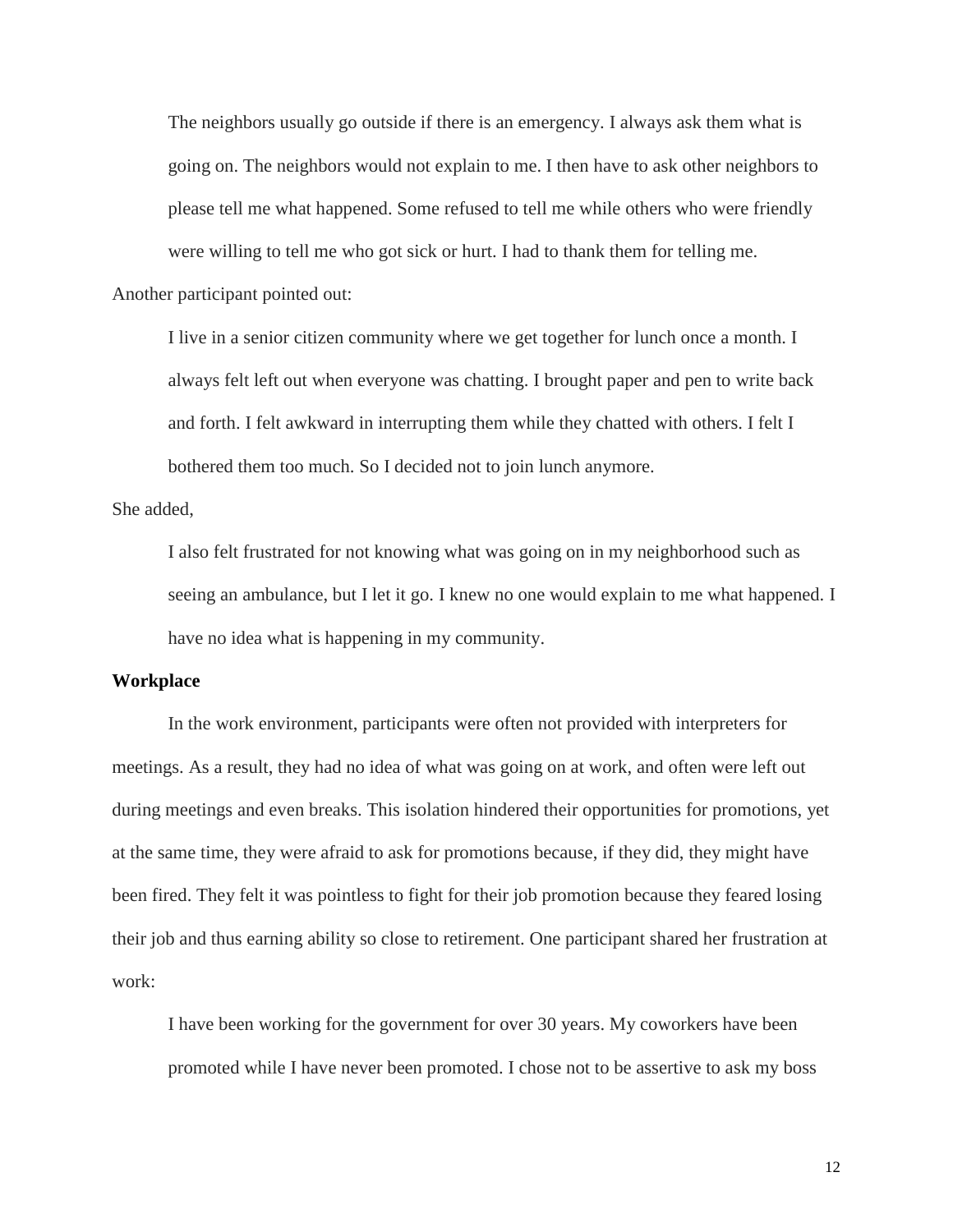why I never received a promotion because of my age. I am eligible for retirement. I am afraid that, if I ask my boss, I may get fired and lose my salary. I feel safer to keep quiet as long as I still earn money. I do not want to take any risks to request that I deserve to have a promotion.

Another participant shared a similar scenario:

I have been working at the post office for years. I always requested an interpreter for meetings but never got one. They ignored my request and went ahead with meetings without me. Hearing coworkers attended the meetings and I felt left out. I was always the last person to find out whatever it was. I felt so oppressed and belittled.

## **Hearing Children Taking Over Their Deaf Parents' Roles**

Five participants expressed their discouragement that their hearing children thought they weren't able to make decisions about their lives because of their age and their deafness. One participant said,

When we got older, my hearing children wanted to take over our roles. The children tell us what to do instead of letting us decide for ourselves. We still can make our own decisions. The children should not be involved unless it is an emergency. The children have to stop. We feel oppressed because they think we can't make decisions because we are Deaf.

Another participant shared similar sentiments:

My hearing children think we can't live in our house because we are old. We can function independently and we are doing fine. They would tell us what to do about our finances, bills, and insurance. They think we are idiots because we are Deaf. We keep telling them to back off and leave us alone.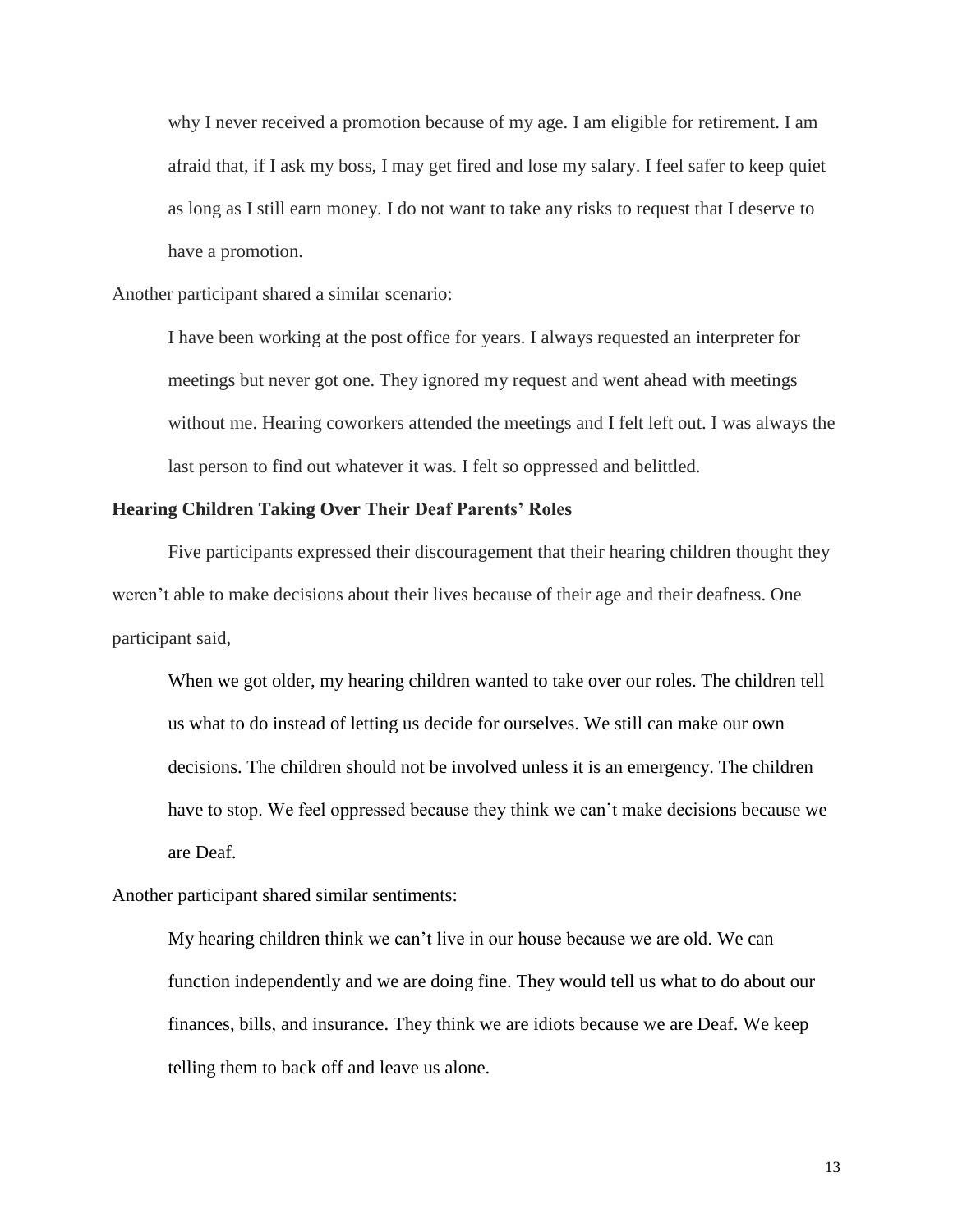## **Typical Responses to the Possibility of Oppression Today**

In response to the last question about what they would do if they experienced oppression today, approximately three-fourths of the participants noted that the older they became after having been oppressed for most of their lives, the more they felt it was not worth doing anything about their oppressive experiences. They said they would let it go or ignore it. The remaining one-forth said they would continue to fight for their rights. One participant said, "What are we gonna do about being oppressed? How can we do better? I do not think so. That is something you know that we grew up having to fight in order to prevent from being oppressed. And we always have to fight until we die."

One participant stated a different point of view:

The older you become, the more mellow you become. When you were younger, you were an idealist trying to change the world. The older you become, the more you realize it is impossible to change the world especially after fighting for oppression. Now I seem to accept it. Oh well, that's life.

Another participant shared a similar perspective:

[As] I got older, it was not worth my time to be aggravated. All I care about is my health, my spouse, and my children. I feel less stress not fighting about my being oppressed. Don't think about 10 years later. Just appreciate what you have each day and it is important to have a positive attitude.

One participant stated:

Because I do not know who to ask for help, I wish the National Association of the Deaf and Deaf Seniors of America would provide workshops and resources to help us know where to get help. I know the National Association of the Deaf has lawyers, but I do not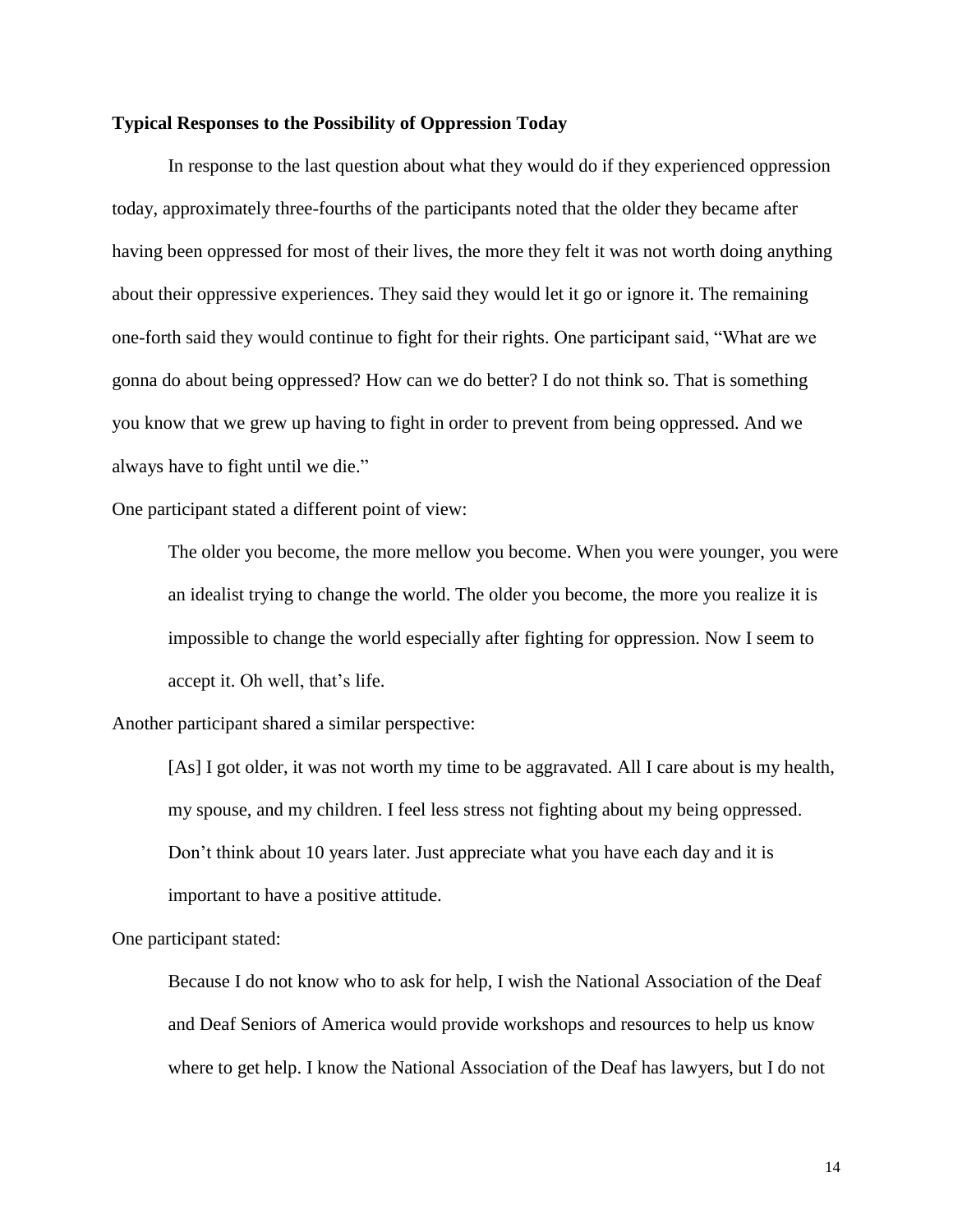know what they do and whether they can help us when we experience oppression at hospitals or our jobs.

#### **Summary of Findings**

Overall, the study findings showed that Deaf seniors continue to experience oppression today. Examples include not always being able to have an interpreter in a health care setting, being afraid to assert themselves about communication at work because, at their age, it might affect job security and retirement, being left out in family gatherings and in the neighborhood, and family members taking over their parents' roles mainly because of their ages. The research also showed that the oppression within these five themes appears related to communication difficulties. Some of the obstacles they encounter emerge from a lack of awareness of the Americans with Disabilities Act (ADA) and providers' resistance to providing reasonable accommodations for equal communication access.

While several studies in the 1970s and 1980s identified that Deaf seniors as feeling inferior, isolated, and oppressed as a result of low self-esteem (Higgins, 1987; Sachs, 1976; Sussman, 1976), this study demonstrated that Deaf seniors continue to struggle even today with similar issues such as isolation from their neighbors, inferiority because of doctors who look down on them and/or do not provide interpreters, embarrassment for not being able to understand their doctors' notes, and low self-esteem for not being promoted and/or preferring to be silent to prevent being fired.

Deaf seniors experience, and are likely to continue to experience, communication barriers because of their more frequent need to receive medical care at doctors' offices, hospitals, nursing homes, and rehabilitation centers as a result of their ages. However, Deaf seniors, in their interviews, stated that they felt more oppressed than they were in their younger years because of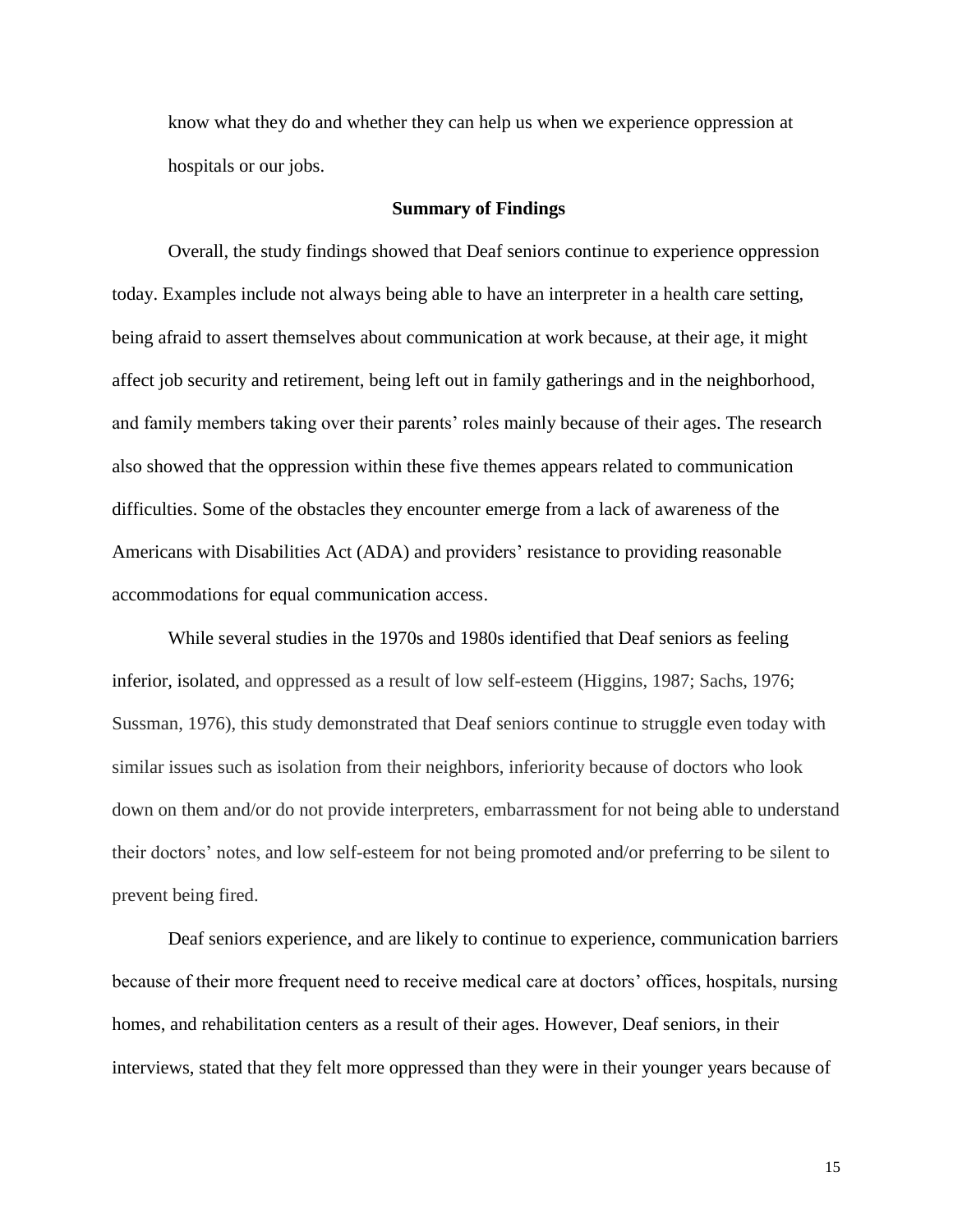increased visits for health issues to doctors' offices, hospitals, nursing homes, and rehabilitation centers. Communication issues at work were also likely to cause increased concern as they neared retirement. The seniors felt they could not be assertive like when they were younger because they were afraid of losing paychecks. As they age and require more support from family members and neighbors, ongoing communication issues are likely to become tenser. Finally, the seniors reported that they preferred to retire and live near Deaf seniors instead of in isolated places.

## **Recommendations for Action**

The findings of this study led to the following recommendations.

- 1. Doctors and hospital personnel need to be familiar with laws concerning accessibility, such as the ADA, particularly regarding accessibility for Deaf seniors. Medical schools should include a mandatory curriculum on the accessibility needs of deaf and hard of hearing patients in the health care field. Continuing education units (CEUs) on accessibility needs for deaf and hard of hearing patients should be offered for veteran doctors/hospital personnel.
- 2. Deaf seniors experience and are likely to continue to experience communication barriers because of their increased need to receive medical care at doctors' offices, hospitals, nursing homes, and rehabilitation centers due to their ages. They need greater knowledge of the ADA legislation and more access to people who can advocate for them.
- 3. The seniors commented that they had no resources nor anyone to talk to if they experience oppression, and developing strategies to enable Deaf seniors to connect with one another and share their experiences of oppression are as crucial as any strategy to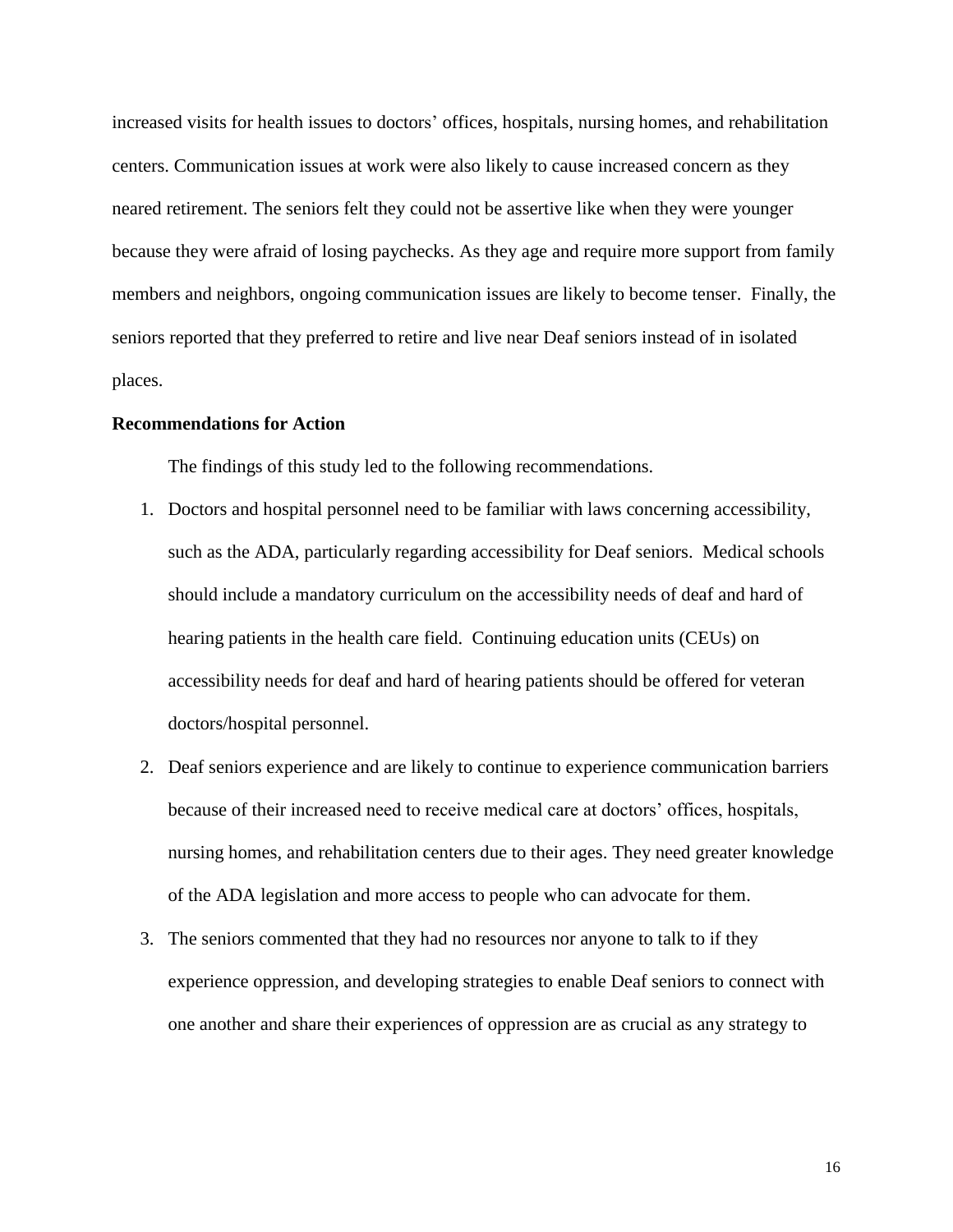develop national and local resources. They wanted to put a stop to this oppressive experience and to see the immediate development of national and local resources.

4. The National Association for the Deaf can become a stronger ally to Deaf seniors by providing trainings and workshops about deaf seniors' rights in oppressive situations. Useful workshops might be about legislation, advocacy, resources, and selfempowerment, or opportunities to share experiences to avoid detachment or suppression, and opportunities to be open about their experiences of oppression.

#### **Recommendations for Future Research**

Interviewing participants living in assistant living residences and nursing homes could expand the study. In particular, interview questions could ask about (a) how a Deaf senior in such a facility deals with living with hearing patients and relating to hearing professionals, (b) what perspectives a Deaf senior has on communication accessibility, (c) what thoughts a Deaf senior has about interpreters being offered, and (d) what understanding Deaf seniors have of the ADA legislation.

#### **Conclusion**

Full communication accessibility, including interpreters for interactions with doctors, hospitals, and employers, would promote a more positive experience for deaf seniors. Deaf seniors would experience less oppression if doctors, hospitals, and employers were aware of how obstacles in health care and work environments affected deaf seniors. In this study, the findings suggested that doctors, hospitals, and employers might not know how to work effectively with Deaf seniors, given that interpreters were typically not provided. Doctors, hospitals, and governments need to be familiar with accessibility laws so that Deaf seniors can fully participate; if interpreters are provided, Deaf seniors may feel more confident in taking part in managing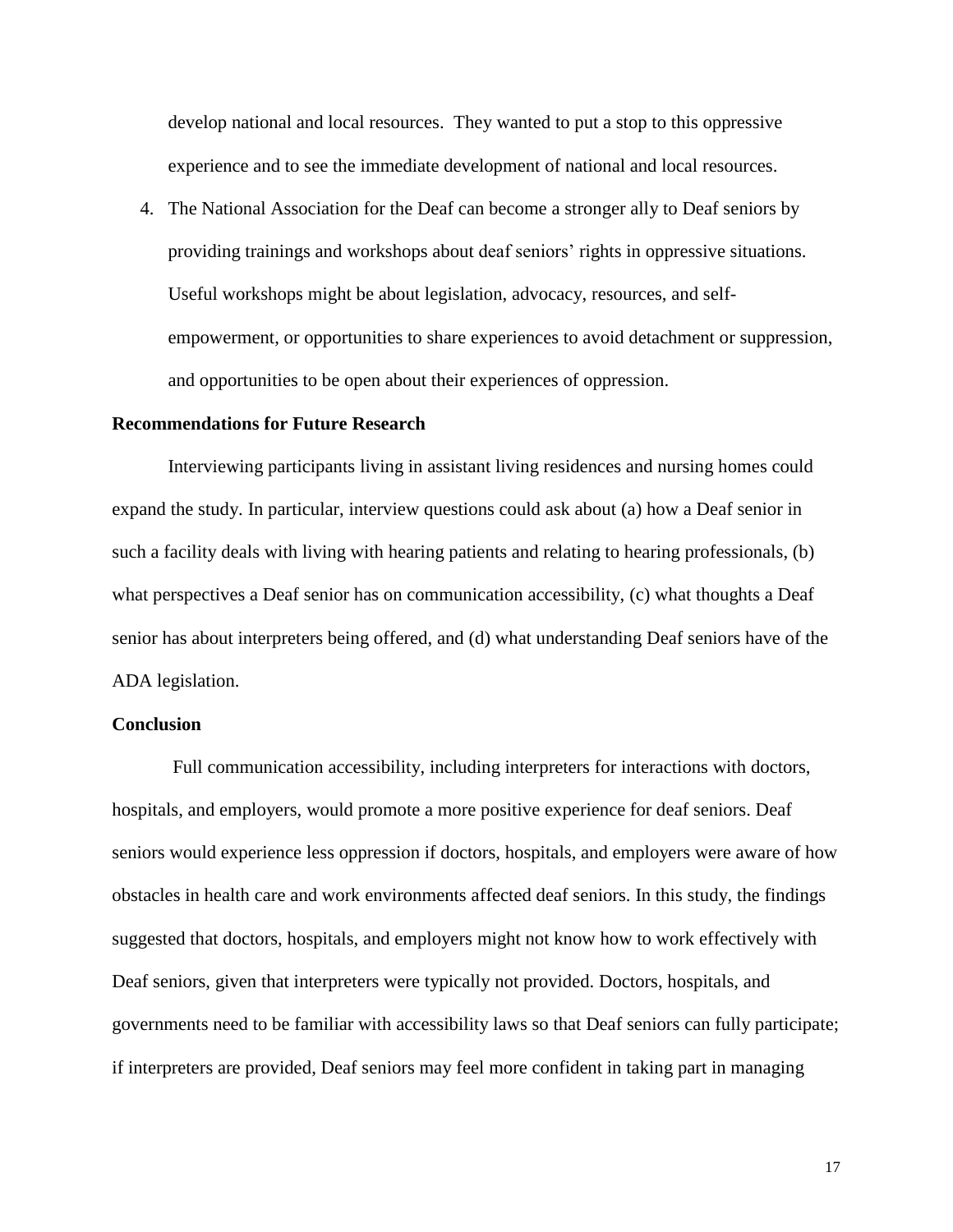their health. In the workplace, supervisors need to be made aware that Deaf seniors should have the opportunity to be promoted if they have the qualifications and skills. Employers also need to be familiar with how to make the workplace fully accessible to Deaf seniors. Also, neighbors, extended family members, and hearing children of Deaf parents need to recognize Deaf seniors' needs and make sure that they have accessible communication.

Cultural awareness and technology awareness are important for Deaf seniors. Deaf seniors and professionals need to gain an understanding of how oppression affects Deaf seniors. Deaf seniors need to be made aware of the implications of their actions, and they need ways to educate doctors and hospitals about relevant accessibility obligations as dictated by law.

The findings of this study are significant because this research is new, with no other literature on this topic. This research will help not only Deaf seniors but also professionals broaden their knowledge of this topic and increase awareness of Deaf seniors' struggles with oppression.

#### **Contact Information:**

Audrey Frank, Ph.D, MSW, LCSW-C, LICSW Department of Social Work Gallaudet University 800 Florida Ave., NE Washington, D.C. 20002 Phone: 202-651-5160 audrey.frank@gallaudet.edu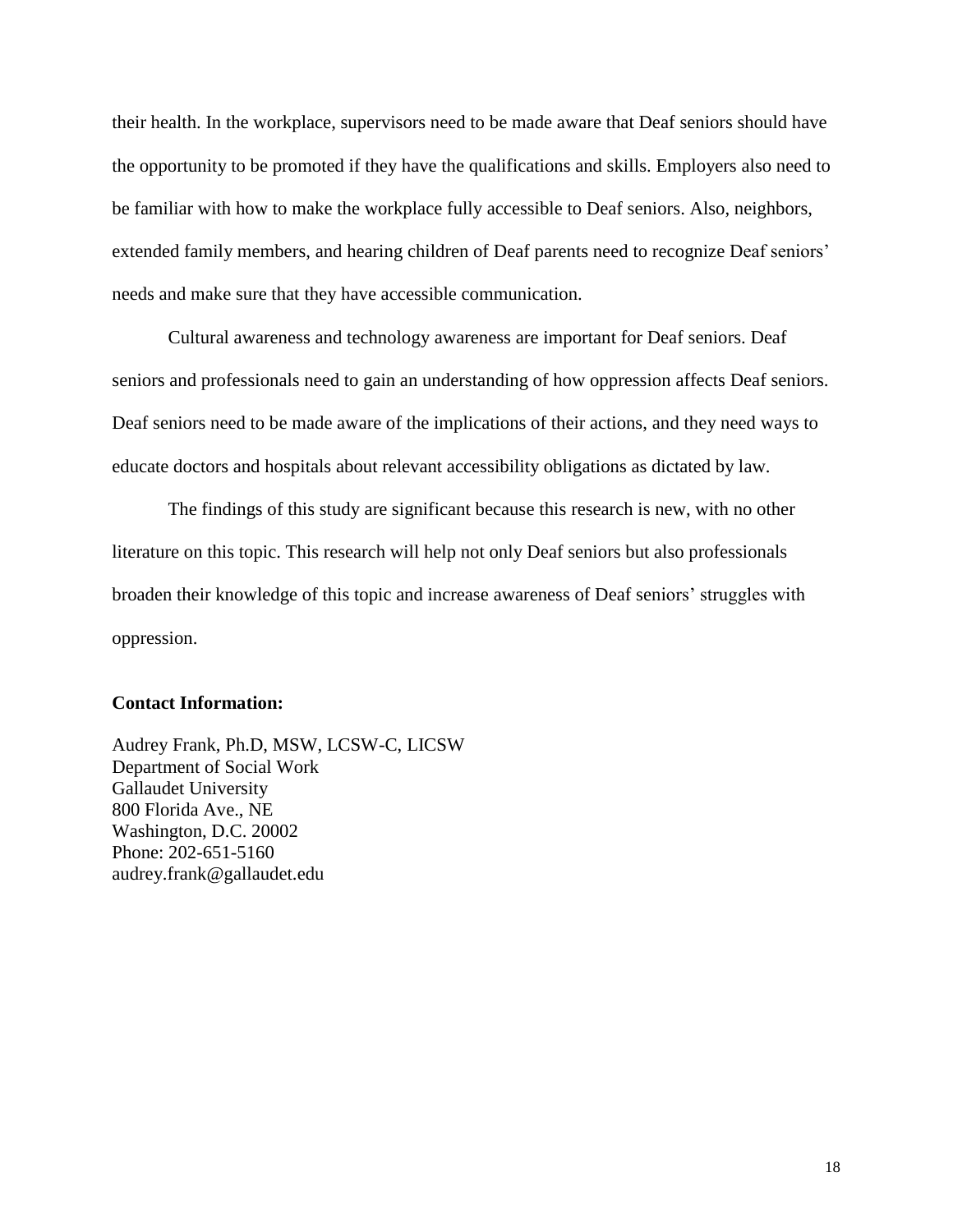#### **References**

- Anderson, G. & Miller, K. (2005). Appreciating diversity through stories about the lives of deaf people of color. *American Annals of the Deaf, 149*(5), 375383.
- Brueggemann, B., & Burch, S. (2006). *Women and deafness: Double visions.* Washington, DC: Gallaudet University Press.
- Buchino, M. (1990). Hearing children of deaf parents: A counseling challenge. *Elementary School Guidance & Counseling*, *14*(3)*,* 207–213.
- Corbett, C. (2003). Special issues in psychotherapy with minority deaf women. *Women & Therapy*, *26*(3-4), 311–319.
- Creswell, J. (2007). *Qualitative inquiry and research design: Choosing among five approaches.* Thousand Oaks, CA: Sage.
- Feldman, D. (2005). Behaviors of mental health professionals in practice working with culturally deaf older adults. *Journal of the American Deafness and Rehabilitation Association. 39*(2), 22–35.
- Higgins, P. (1987) The deaf community. In P. Higgins & J. Nash (Eds.), *Understanding Deafness Socially* (pp. 25–38). Springfield, IL: Charles C. Thomas.
- Hole, R. (2007). Narratives of identity: A poststructural analysis of three deaf women's life stories. *Narrative Inquiry, 17*(2), 259–278.
- Holt, J., & Hotto, S. (1994). *Demographic aspects of hearing impairment: Questions and answers* (3rd ed.). Washington, DC: Gallaudet University Press.
- Holte, M., & Dinis, M. (2003). Self-esteem enhancement in deaf and hearing women: Success stories. *American Annals of the Deaf, 146*(4), 348–354.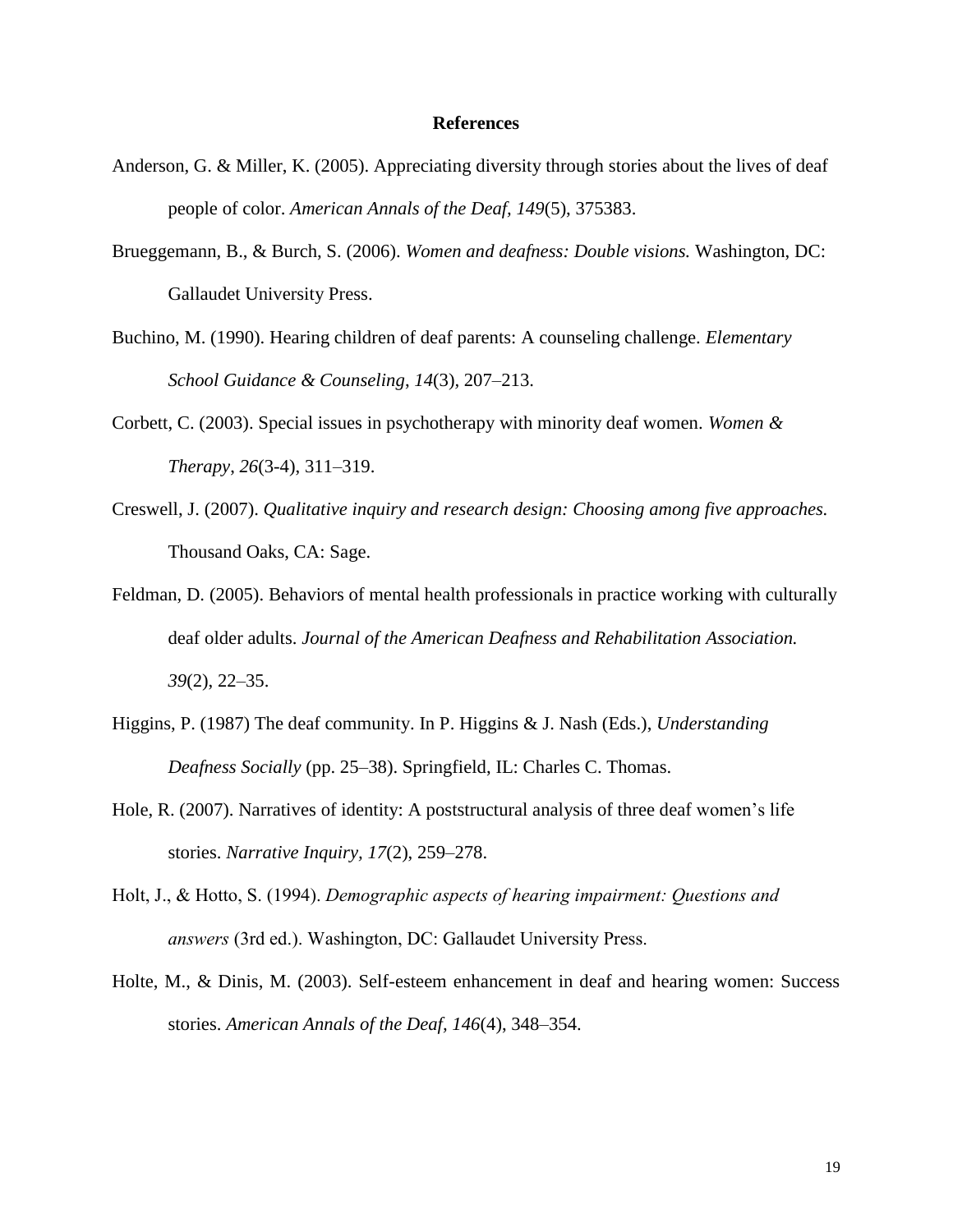- Iezzoni, L., O'Day, B., Killeen, M., & Harker, H. (2004). Communicating about health care: Observations from persons who are deaf or hard of hearing. *Annals of Internal Medicine, 140*(5), 356–363.
- Information and Technical Assistance on the Americans with Disabilities Act. (1990). Retrieved from http://www.ada.gov
- Kashubeck-West, S., & Meyer, J. (2008). The well-being of women who are late deafened. *Journal of Counseling Psychology, 55*(4), 463–472.
- Lane, H., Hoffmeister, R., & Bahan, B. (1996). *A journey into the deaf-world.* San Diego, CA: DawnSignPress.
- Martin, D., & Bat-Chava, Y. (2003). Negotiating deaf-hearing friendships: Coping strategies of deaf boys and girls in mainstream schools. *Child: Care, Health & Development, 29*(6), 511–521.
- Moustakas, C. (1994). *Phenomenological research methods.* Thousand Oaks, CA: Sage.
- Najarian, C. (2008). Deaf women: Educational experiences and self-identity. *Disability & Society*, 23(2), 117–128.
- Rubin, H. J., & Rubin, I. S. (2005). *Qualitative interviewing: The art of hearing data.* Thousand Oaks, CA: Sage.
- Sachs, B. (1976). Some views of a deaf researcher on the personality of deaf individuals. *Hearing Rehabilitation Quarterly, 2*(1), 5–14.
- Steinberg A., Wiggins, A., Barmada, C., & Sullivan, V. (2003). Deaf women: Experiences and perceptions of healthcare system access. *Journal of Women's Health, 11*(8), 729–742.
- Sussman, A. (1976). Attitudes towards deafness: A dimension in personality. *Hearing Quarterly Rehabilitation, 24,* 30–41.